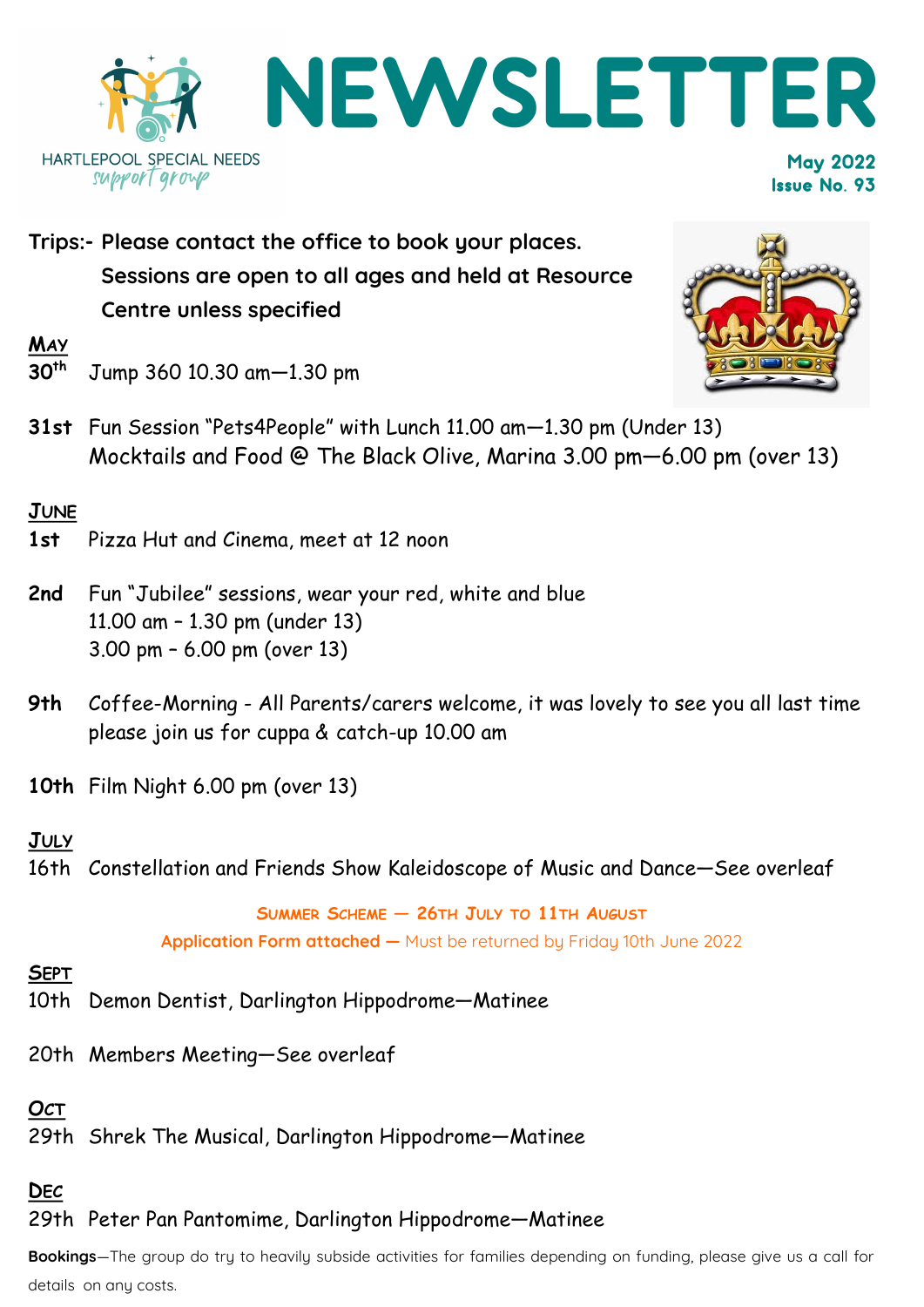## MEMBERS, FAMILY, FRIENDS AND CORE FUNDRAISING GROUP EVENTS, DONATIONS ETC

- £50.00 Greg Fosters' Grandparents
- £20.00 Jamie Haresnape's family
- £22.00 Easter Treat Afternoon
- £2428.00 In Lieu of Flowers—Livvy Dunn
- £2500.00 York-based Portakabin In Memory of Livvy Dunn
	- £390.00 In Lieu of flowers—Wendy Slee
	- £40.00 Use of centre via Sam Gretton
	- £40.00 Hire of equipment via Mikey Gatenby

We would like to give a huge thank you to all that have continue to support us.

A special "Thank You" to the families of Livvy and Wendy, two beautiful young ladies inside and out who will always have a place in our hearts.

### **Hartlepool Special Needs Support Group**

#### **Paid Support and Care Staff or Volunteer £6.50 - £9.50 per hour Total – 11 days, 5 hrs per day - Plus induction**

(For the purpose of this document children and vulnerable young adults will be defined as members)

Hartlepool Special Needs Support Group is a charity that supports its members who have various disabilities and complex needs and their families and carers. We are looking to appoint caring and enthusiastic support and care staff to work during our 3 week summer program.

We are looking to recruit both paid staff and volunteers to support our members with additional and complex needs in a fun environment including swimming, games, group activities and outdoor play. Applicants must be at least **17 years of age**, honest, caring and strongly motivated.

Must be available to work **10.00 am to 3.00 pm** on:

**July: Monday 25th, Tuesday 26th, Wednesday 27th, Thursday 28th August: Monday 1st, Tuesday 2nd, Wednesday 3rd, Thursday 4th Monday 8th, Tuesday 9th, Wednesday 10th, Thursday 11th**

To apply please send the following:- Covering letter of application , CV (Curriculum Vitea), Two references from previous/current employer, character or academic reference (to be acquired by the applicant due to the short term employment). Enhanced DBS – Disclosure Barring Service. Must be valid with remaining 6 months (can start procedure after your application if you do not presently have one) Hartlepool Special Needs Support Group is committed to safeguarding and promoting the welfare of its members and expects all staff and volunteers to share this commitment.

> Please send documents to: Mrs P Allison - Manager **Closing Date: Monday 20th June 2022 @ 12:00pm Interview dates will be 28th and 30th June 2022**